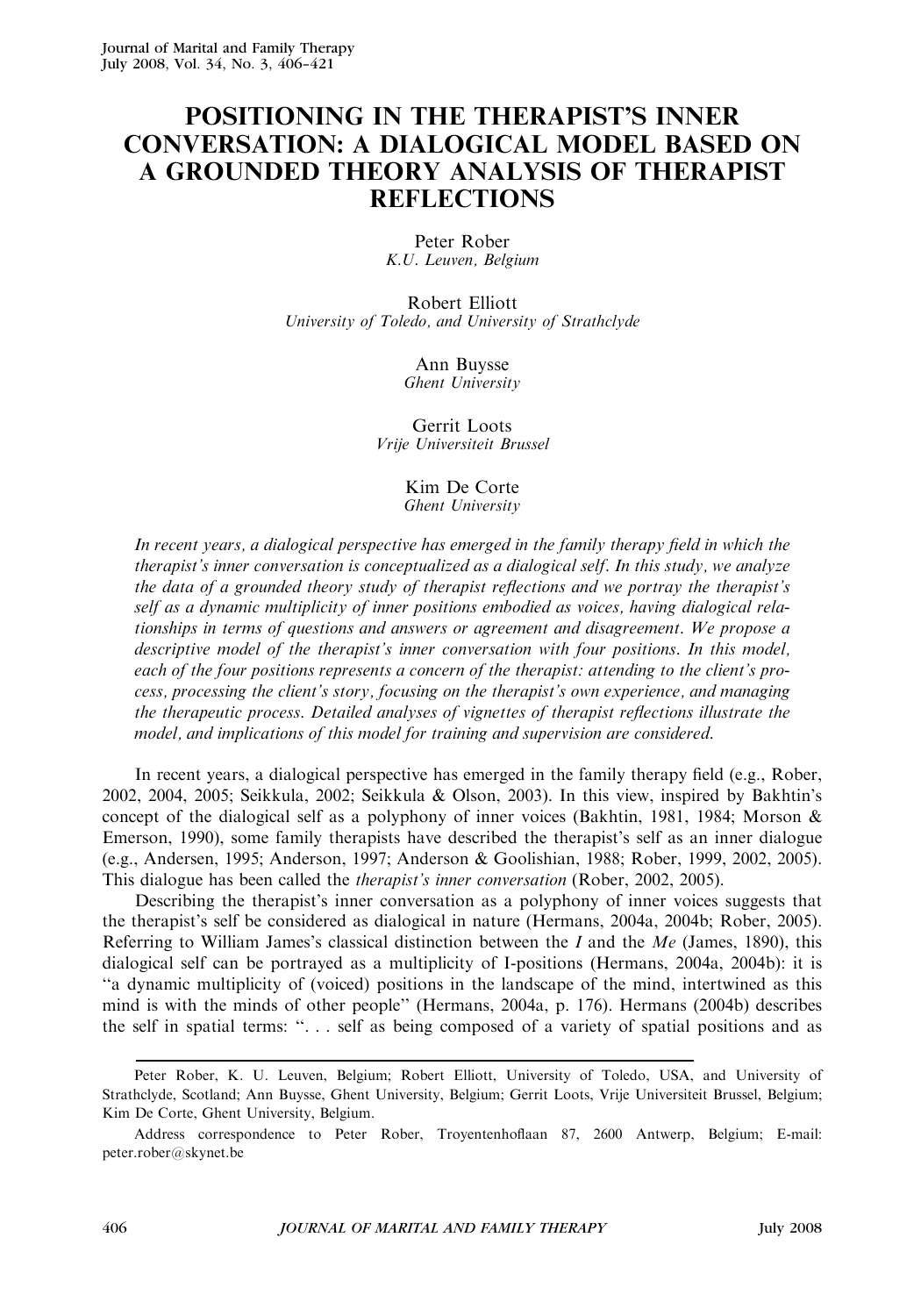related to positions of other selves'' (p. 18). According to Hermans, the I moves from position to position, as in a space, depending on the context: ''The I fluctuates among different and even opposed positions. The voices function like interacting characters in a story. Once a character is set in motion in a story, the character takes on a life of its own and thus assumes a certain narrative necessity'' (Hermans, 2004b, p. 19).

Hermans's use of the spatial metaphor ''position'' is important here. ''Positioning'' focuses on the dynamic aspects of encounters and replaces the traditional concept of ''role,'' with its static, formal, and ritualistic connotations (Davies  $\&$  Harré, 1990): "With positioning, the focus is on the way in which the discursive practices constitute the speakers and hearers in certain ways and yet at the same time is a resource through which speakers and hearers negotiate new positions" (Davies & Harré, 1990, p. 14). Taking the positioning concept out of the confines of the interpersonal domain, and extending it for use in the intrapersonal domain, Moghaddam (1999) uses the term ''reflective positioning'' (p. 74), referring to the process by which persons position themselves in unfolding personal stories told to oneself in inner conversation.

In earlier publications, based on our work as clinicians and trainers (Rober, 1999, 2005), we used the concept of the dialogical self to describe the therapist's inner conversation, and we distinguished therapist inner voices reflecting the position of the therapist's experiencing self from inner voices reflecting the position of his or her professional self:

- 1. The experiencing self refers to the therapist observations of the immediate situation as well as the memories, images, and fantasies that are activated by what the therapist observes. In a sense, the experiencing self implies a here-and-now not-knowing receptivity towards the stories of the client, as well as towards what is evoked by these stories in the therapist.
- 2. The professional self includes the therapist's hypothesizing (Rober, 2002) and his or her preparing of responses in the session. From an observer position towards the experiencing self, the therapist tries to make sense of his or her experiences by structuring observations and trying to understand what is going on in the family and in the conversation.

In this way, we have described the therapist's inner conversation in broad strokes as a dialogue between the position of the experiencing self and the position of the professional self (Rober, 2005). The dynamic interplay between inner voices parallels the therapist's actions in the outer conversation with the client, sometimes finding expression in questions or interventions, while at other times suggesting silence, thus remaining unspoken or unexpressed in the outer dialogue.

In this article, we extend our exploration of the therapist's self as an inner dialogue using some of the data from a grounded theory analysis (GTA) of therapist reflections. We chose this approach because it is widely practiced, flexible, and allows some mild organizing influence from existing theory. It is quite similar to methods that have been used successfully for similar kinds of data (e.g., by Rennie, 1990, 1992, 1994). The method is consistent with contemporary family therapy theory because, at least in some variants (e.g., Charmaz, 2006), it is broadly constructivist and hermeneutic while still recognizing the importance of careful analysis. We refer to our previous publication (Rober, Elliott, Buysse, Loots, & De Corte, 2008) for a more detailed discussion of the method and general findings of this study. In this publication, we will use the data of this study to develop a clearer perspective on the therapist's inner voices, and on the different positions from which they speak. Before we focus on the therapist's inner conversation, however, it may be necessary to outline the results of our grounded theory study of therapist reflections.

# A GROUNDED THEORY STUDY OF THERAPIST IN-SESSION REFLECTIONS

#### Setting

We studied the reflections of therapists during sessions with a role-playing client who presented with personal, relational, and family problems. The role-played sessions were recorded on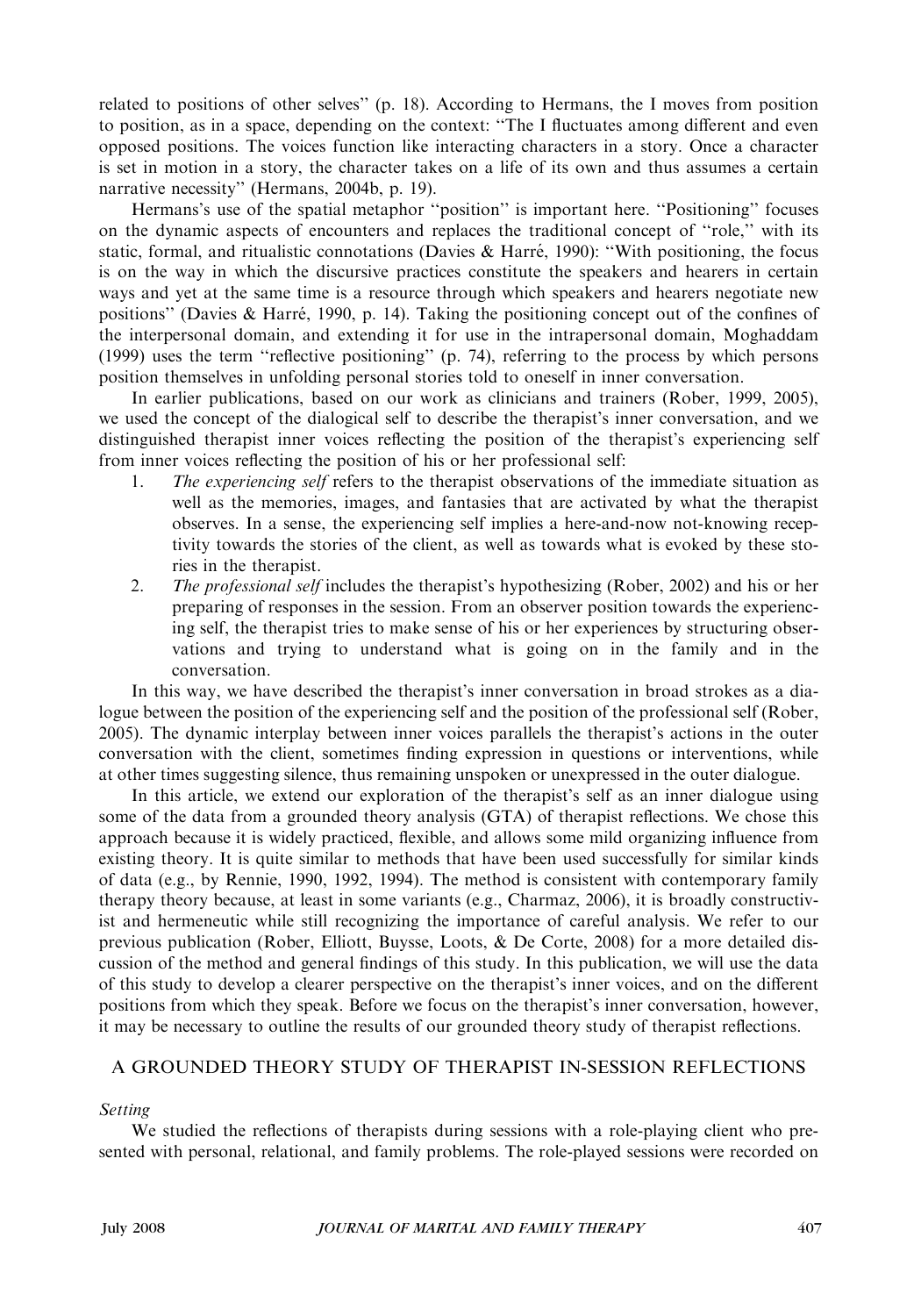videotape in a video room in the psychology faculty building at Ghent University (Belgium). In this study, 12 experienced family therapists participated. All were experienced therapists: psychologists or social workers with training in marital and family therapy, meeting the criteria set by the BVRGS (Belgian Association of Marital and Family Therapy). The average age of the therapists was 45 years old. Six of the 12 participating therapists were licensed family therapy trainers. The therapists volunteered to participate in this research, in response to research announcements by professional family therapy associations (BVRGS, Feelings & Context, Kern) on their websites, in their meetings, and via their mailings. The client was a 22-year-old doctoral student who played the role of a client. She was given one of three scenarios for each client she had to play. The scenarios were randomly assigned to the therapists. All three scenarios featured a female 19-year-old university student who had phoned for an appointment. She presented with personal as well as family difficulties. The therapists were asked to do a first session with this client, as if the client wanted therapy in an outpatient clinic setting. The sessions lasted between 30 and 40 min.

# Ethical Issues

We chose to work with a role-played client for ethical reasons: we wanted to protect real clients from any harm a research orientation might have on the therapeutic services they were receiving. The participating therapists had a clear understanding that they were doing a role play with a doctoral student playing a client. They also knew the session would be taped, transcribed, analyzed, and used in scientific publications. They filled in an informed consent form, in line with the University of Ghent's ethical requirements, and the study was approved by the university. In order to protect the confidentiality of the participating therapists, they were given pseudonyms (Mrs. Orange, Mr. Black, Mrs. White, etc.) right from the start of the research and throughout the whole research process. Only the first author knows the real names of the participating therapists.

## Video Recording

The role-played session lasted between 30 and 40 min and was videorecorded. After 30 min there was an auditory signal to the therapist indicating that it was time to bring the session to an end. The therapist then took a few minutes to finish the session, make a new appointment, and say goodbye. Then we used a tape-assisted recall procedure (Elliott, 1986; Kagan, 1975). Tapeassisted recall procedures are commonly used in process research (e.g., Elliott, 1986; Gale, Odell, & Nagireddy, 1995; Rennie, 1994; Rober, Van Eesbeek, & Elliott, 2006) as a way to access the client's or therapist's experience of the therapeutic session. In our study, the researcher took the therapist to the video playback room. The recording of the session was played back as a way of stimulating the therapist's recollection of what he or she was experiencing during the session. Every 45 s the tape was stopped and the therapist was asked to put into a laptop computer all thoughts, feelings, and experiences he or she recalled he or she had at that point in the session. It was made explicit to the therapists that they did not have to give retrospective reflections, but that they should try to recall what they had experienced during the session. In that way, we could obtain descriptions of the therapist's experiences at particular moments during the session.

The videotapes of the session were transcribed by Master students under supervision of the first author. The first author added the notes of the tape-assisted recall of the therapist to the transcription in a second column, so that the notes of the therapist were put next to the session sequence to which they referred. In this study, we analyzed the tape-assisted recall notes made by the therapist.

## Grounded Theory Analysis

Grounded theory analysis was used to analyze the transcripts of the recall sessions. Here we were inspired by the work of David Rennie, who did a GTA of the client's experience of a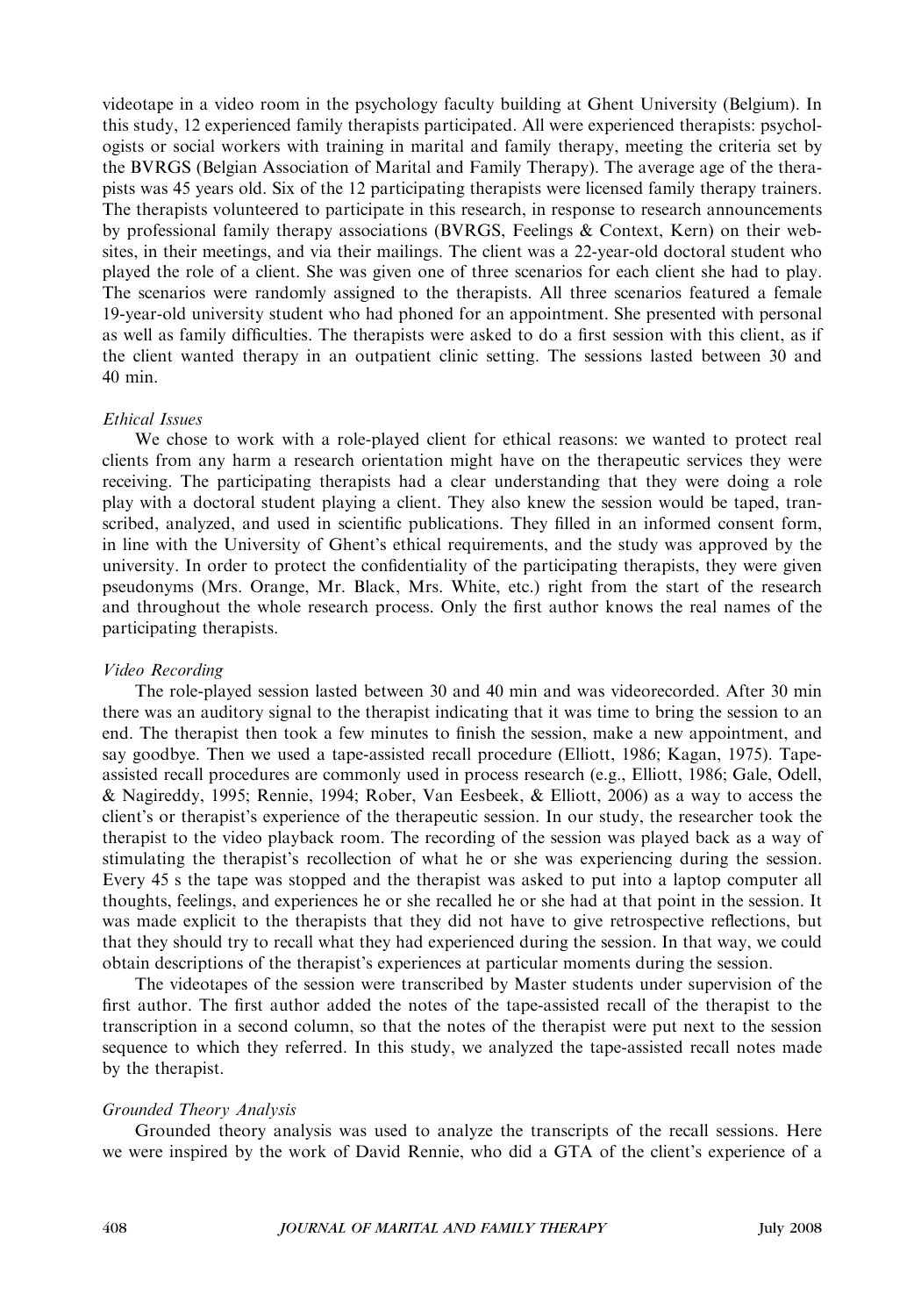psychotherapy session (Rennie, 1990, 1992, 1994). We wanted to do the same for the experience of the therapist. GTA was originally developed by two American sociologists, Barney Glaser and Anselm Strauss (Glaser & Strauss, 1967) as a general method for developing theory that is grounded in data systematically gathered and analyzed (Strauss & Corbin, 1994). Rather than testing preexisting theoretical suppositions or hypotheses, GTA is emergent: its aim is to develop categories from the data, leading to generating theory grounded in the data. GTA is often considered a good method for an initial exploration of a new, undertheorized domain (Burck, 2005; Charmaz, 1995; McLeod, 2001).

#### Data Analysis

The transcripts were divided into meaning units, each containing one complete idea of the therapist. The meaning units were coded line by line by the first author, using Max Qda software. Descriptive categories were identified and then the constant comparison method (Glaser & Strauss, 1967; Strauss & Corbin, 1998) was used, constantly comparing meaning units and categories for similarities and differences. This method was used on all transcripts one by one until theoretical saturation was achieved: this means that the analysis of a new transcript did not generate new categories, or did not help to elaborate on existing categories (Charmaz, 2006; Strauss & Corbin, 1998). The constant comparison of the data resulted in a list of categories and subcategories, organized in a hierarchical category structure, where lower-order categories are properties or instances of higher-order categories. The highest-order categories are domains, that is, broad organizing categories. These domains form a general formal framework for the phenomenon under study.

#### External Auditors

As a check on the trustworthiness of the first author's analysis, an auditing process was used (Hill, Thompson, & Nutt-Williams, 1997; Rober, 2004). Three experienced researchers from three different universities (Robert Elliott, Ann Buysse, and Gerrit Loots) were external auditors who reviewed the analyses of the first author and provided feedback. When the first author finished his coding of the meaning units, he made a detailed report to one of the auditors (Elliott) in which the category system was presented and all categories were described, including all meaning units (in Dutch with English translations) assigned to categories. This auditor carefully read the report and reviewed the overall category structure for coherence/consistency as well as elegance/nonredundancy. Then he read through all the meaning units to make sure (a) that they fit the category they were located in and (b) that they did not also belong somewhere else. The original transcripts of the sessions were used as reference in case the auditor needed to look up something that did not make sense out of context. Then the first author used the auditor's feedback to modify the category system and the assignment of meaning units. Then he made a new report incorporating the comments and suggestions of the auditor. That report was sent to all auditors (Robert Elliott, Ann Buysse, and Gerrit Loots). They reviewed it independently from each other and gave feedback to the first author. This was used to construct a final report, incorporating the feedback of the three auditors. This report was then sent to the auditors for their final approval.

### RESULTS

## The Categories

In the GTA, theoretical saturation was achieved after analyzing the transcripts of eight (randomly selected) of the therapists. The transcripts of the other four therapists were not used in the analyses but were later used to check on the completeness of the category structure. A total of 1,074 codes have been assigned to the 906 meaning units in the eight transcripts. Our study resulted in a taxonomy of 282 different codes in a hierarchical tree structure of six levels.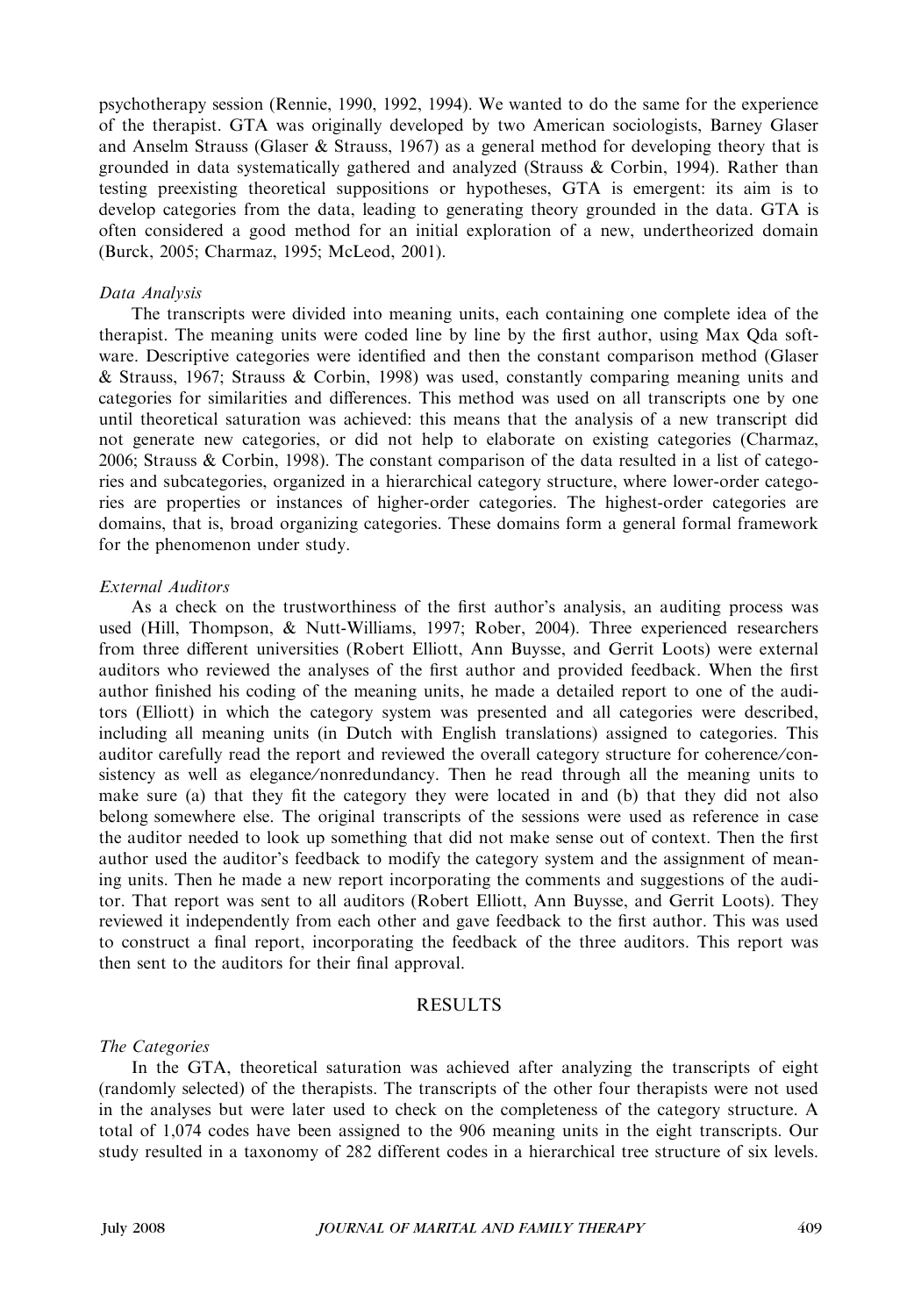The list summarizing the main categories can be found in the appendix. Four general domains of categories of reflections have been distinguished:

- 1. Attending to client process. This refers to the therapist's focusing on, and trying to connect with, the personal process of the client in the here and now of the session. The attention is on the client.
- 2. Processing the client's story. This refers to the therapist's processing the content of the client's story about there-and-then (the world outside the session).
- 3. Focusing on the therapist's own experience. This refers to the therapist as a living, experiencing human being (emotions, reflecting, self-talk, and so on) in the here and now of the session.
- 4. Managing the therapeutic process. This is the domain of the therapist's managing of the process from the perspective of his or her responsibility as a therapist: taking care of the therapeutic context, assisting the client in the telling of his or her story, and reflecting on therapeutic interventions. The therapist is focused on what he or she can do in order to help the client.

# A General Model

In grounded theory, categories are often organized around a central explanatory concept called the central category or core category (Strauss & Corbin, 1998). The major categories are related to this central category, which captures the essence of the phenomenon under study. In our study, we did not find a suitable core category, probably because of the breadth and complexity of the topic of the inner conversation. Each of the domains seemed to be a core category in its own right, in that each appears to be essential for the therapist to function effectively in the session. As result, we gave up searching for a single core category and, instead, we focused on the development of a general descriptive model of the therapist's inner conversation that connects the four main domains (see Figure 1).

It is useful to see Domains 1, 2, and 3 as parallel tracks. They seem to be different but interwoven communication channels: the emphasis is on the perception and processing of information. Domain 4 is different. The emphasis in this domain is on integrating and managing



Figure 1. The general model of the therapist's inner conversation.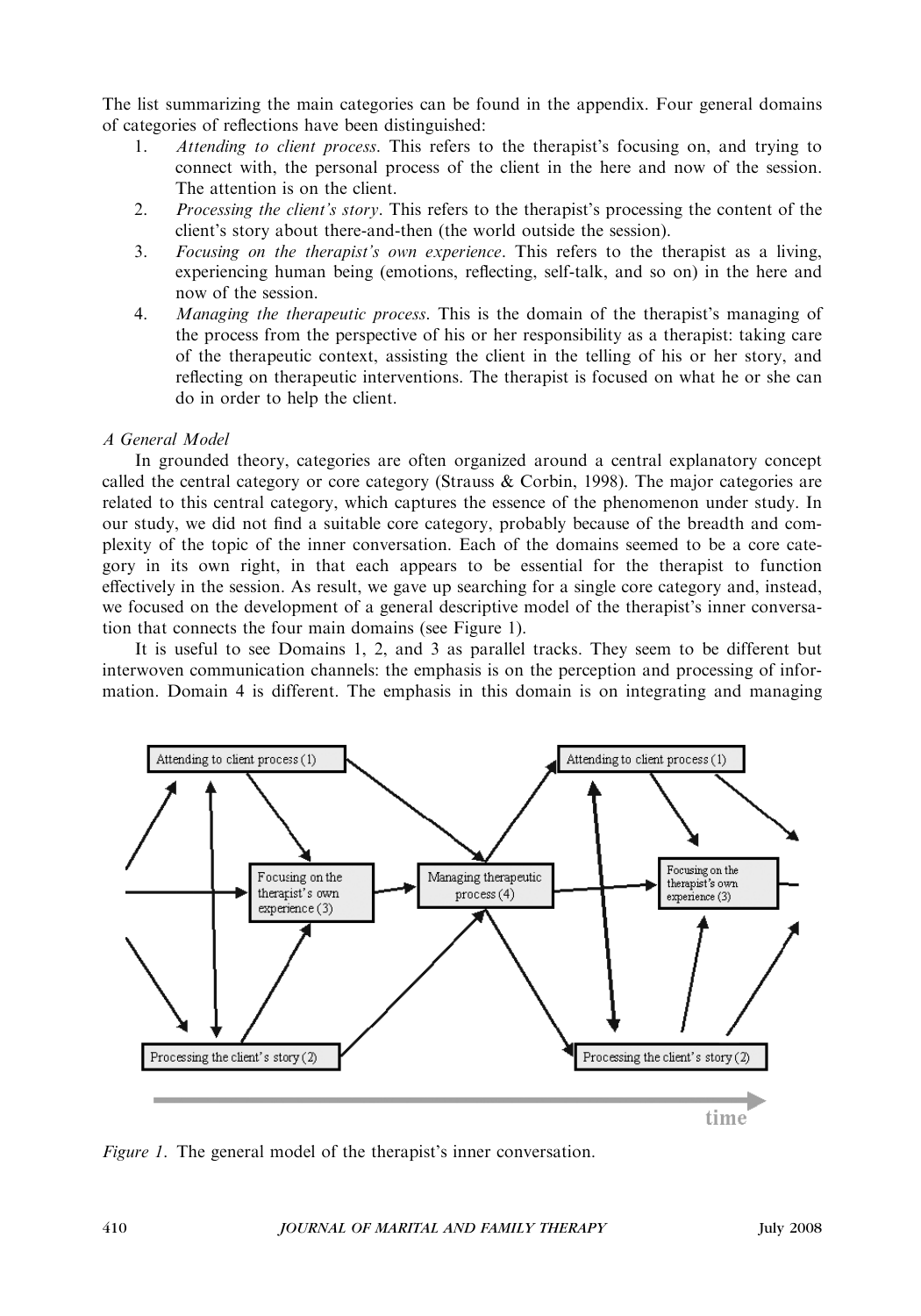information from the three sources of observation (client's process, client's story, therapist's experiencing). Domain 4 is explicitly action oriented and comprises the therapist's commitment and efforts to use this information in the outer conversation in order to help the client (by establishing a safe therapeutic space, assisting the client's storytelling, and carrying out useful interventions).

The four domains are connected with each other in various different ways. The *managing* of the therapeutic process  $(4)$  is linked as much with the *attending to the client's process*  $(1)$  as with processing the client's story (2), and with the focusing on the therapist's experiencing (3). This model is circular and cyclical. In the therapist's inner conversation each category of reflections can come first, but each category can also come last in the therapist's train of thought. The therapist's focusing on therapeutic action (domain 4), for instance, can be the first step of the process, leading to therapeutic action and consequently to a reaction by the client that can be observed; however, it can also be the last step in a process that starts with listening and observing, followed by experiential integration, leading to reflections on what to do next.

#### What's Unexpected?

It is interesting to compare the findings of our GTA study with what we wrote in the past years on the therapist's inner conversation from a perspective of a family therapist or a family therapy trainer (Rober, 1999, 2002, 2005). In general, this model seems to confirm some of the ideas about the therapist's inner conversation, as proposed in earlier publications (Rober, 1999, 2002, 2005). In qualitative research this poses the problem of trustworthiness. Finding what you expect might mainly uncover the researcher's biases, instead of really adding to our understanding of the phenomenon under consideration. Therefore, we should look more closely, and focus on what is new and unexpected in our findings. Have we gained more understanding of the therapist's inner conversation if we compare our finding with ideas that were published elsewhere and that we originally formulated? What did we find that we did not expect? What did we not find that we did expect?

When we make such a comparison, it could be said, for instance, that domain 4 has some resemblance with what we called the ''professional self'' in one of our clinical articles on the therapist's inner conversation (Rober, 2005). In that article, we described the therapist's professional self as ''the therapist's hypothesizing . . . and his⁄ her preparing of responses'' (Rober, 2005, p. 489). In contrast with what we wrote in 2005, however, in the model we developed in this GTA study, the therapist's hypothesizing belongs to domain 2 (the processing of the client's story). Only the therapist's preparing of responses is part of domain 4. Furthermore, our research adds to our understanding of the therapist's inner conversation, as it indicates that the therapist's reflections on the management of the therapeutic process (domain 4) mainly consists of reflections about optimizing the therapeutic context (category 4.1), about assisting the client in the telling of his or her story (category 4.4), and about therapeutic interventions (category 4.2 and category 4.3).

While domain 4 has some resemblances with ''the professional self,'' the other three domains together resemble the "experiencing self" (Rober, 2005). Rober described the experiencing self as ''the observations of the therapist as well as the memories, images, and fantasies that are activated by what the therapist observes'' (Rober, 2005, p. 489). As we noted above, in contrast to the 2005 paper, an important part of domain 2 (the processing of the client's story) consists of the therapist's hypothesizing. Furthermore, our research helped us to have a more detailed understanding of what the experiencing self is, as it points out that the ''experiencing self" can be thought of as consisting of three main aspects: the therapist's attending to the client's process (domain 1), the therapist's processing of the client's story (domain 2) and the therapist's focusing on his or her own experiencing. Furthermore, our research helps us to understand, for instance, how exactly therapists deal with their own experiencing in the session. It shows that therapists try to be aware of their emotions (category 3.1.1), and they try to do something with them (category 3.2.1). In addition, therapists manage their own thinking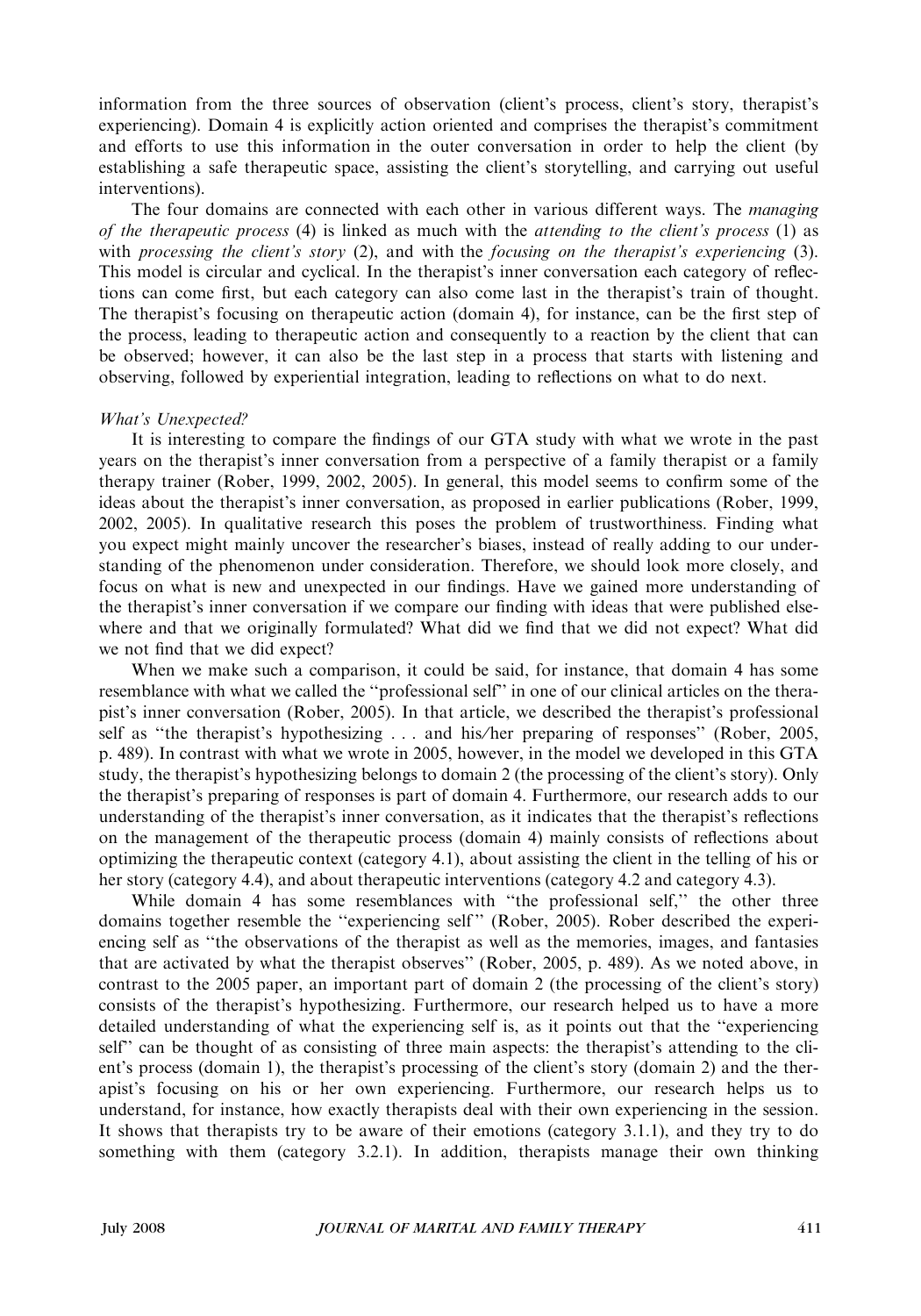process: observing their thinking process, being aware of their state of knowledge, as well of their own personal views and values.

Summarizing, we can say that our GTA study helped us to move from a model with two main positions in the therapist's inner conversation (position of the experiencing self and position of the professional self) to a more complex model with four positions: attending to the client's process, processing the client's story, focusing on the therapist's own experience, and managing the therapeutic process. This, in fact, represents a model of the therapist's inner conversation as a complex process organized around two dialectics: client vs. therapist focus and content vs. process focus. Furthermore, this model highlights that in the inner conversation the therapist is not only focused on the story told by the client. It is a fuller explication of the extent and manner in which the therapist is occupied by his or her experience of the client. Our model is not built around the metaphor of the therapist as the ''heroic, all-knowing savior'' in therapy. Instead, it recognizes the therapist's dialogue with the client as the center of the therapeutic process (Rober et al., 2008). It appears that our previous model may have been too ''therapist-centered,'' thus underestimating the role of the Other in the lived in-session experience of the therapist. In our new model of the therapist's inner conversation, the client is portrayed as a true dialogical partner: active (Bohart & Tallman, 1998), if not heroic (Duncan & Miller, 2000), in connecting with the therapist, and participating in the flow of talk. The therapist is portrayed as primarily focused on tuning in to the client and on creating a space together with the client in which they can explore the client's life and suffering, and search for new hope and possible change (Rober et al., 2008).

Using the lens of this new model, let us now look more closely at some of our data in this study, and see what we can learn about the inner conversations of the therapists.

# SOME KEY FEATURES OF THE THERAPIST'S INNER CONVERSATION

Self-Talk

While we have proposed a descriptive model of the therapist's inner conversation (Rober et al., 2008), in our data, therapists only sometimes explicitly address themselves in their inner conversations (category 3.2). In six of the eight transcripts this kind of self-talk can be found. Some therapists even use their own Christian names (here replaced by pseudonyms) to address themselves.

Two examples:

Mrs. Orange 2.15 ". . . walk on eggshells, Sarah, . . ." Mr. Black 11.30 "Don't talk too long, Leo."

Self-talk is not new to psychotherapy process researchers, who found that it is one strategy experienced therapists use to manage their self-awareness (Williams, Polster, Grizzard, Rockenbaugh, & Judge, 2003). In our data self-talk seems to be mainly a kind of self-instruction in which the therapist is telling himself or herself what to do next, or what to focus on. At other times the therapists warn themselves of possible difficulties or remind themselves not to forget things. These are very overt examples of a dialogical self in which two parts of a person seem to be in an inner conversation: one more reflecting voice, speaking from a certain distance, addresses a more action-oriented voice that seems to be closer to the outer conversation with the client. These explicit inner conversations seem to help the therapist to decide what to do.

### The Therapist's Inner Conversation

While therapists sometimes explicitly address themselves in their inner conversations, often it is not obvious who is addressed by these voices. Sometimes a reflection seems to be the expression of one monolithic thought or idea responding to whatever the client says or does, as

412 *JOURNAL OF MARITAL AND FAMILY THERAPY* July 2008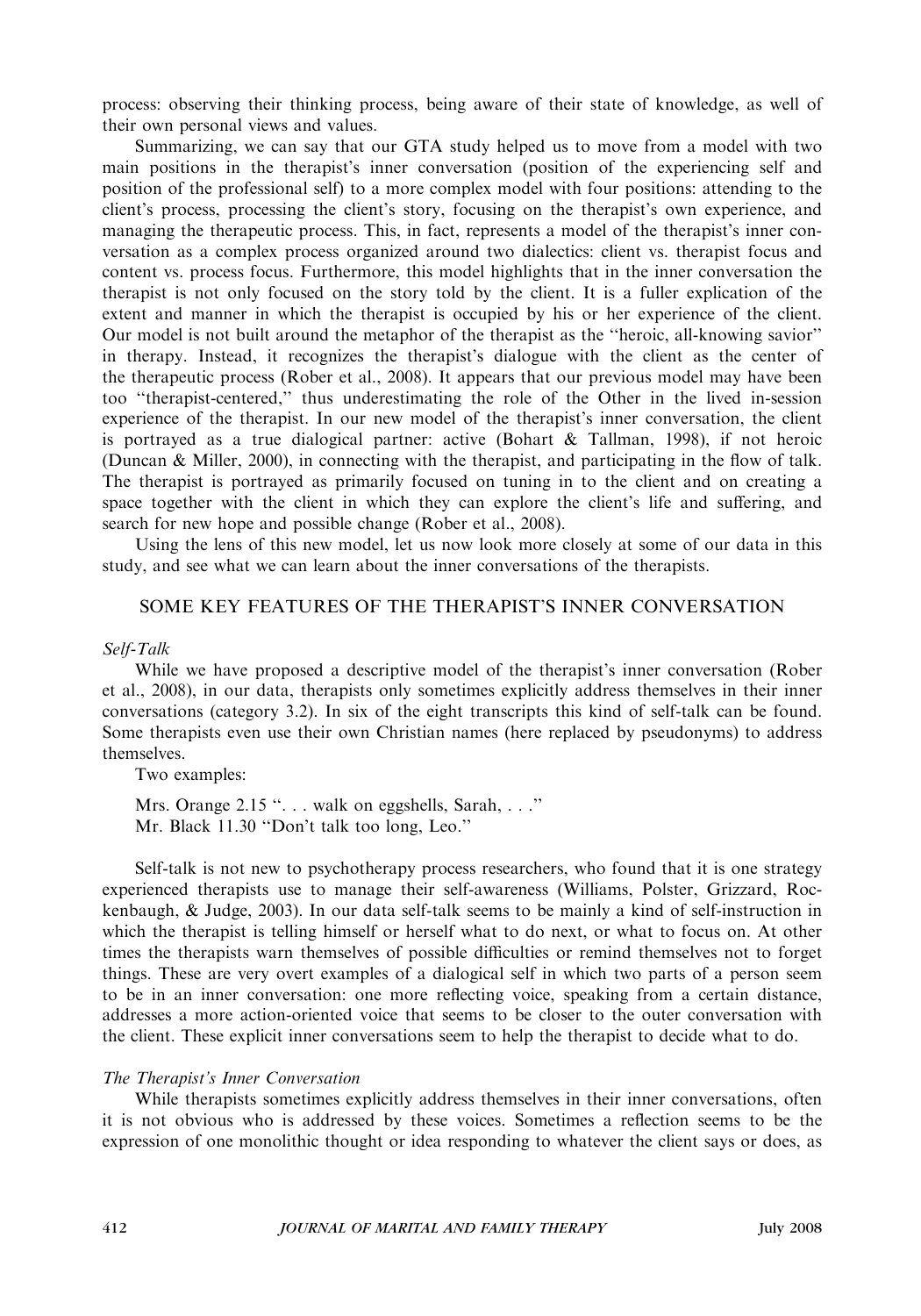if it is one inner voice speaking from one specific position. Often, however, a therapist's reflections present themselves as a sequence of different thoughts. In those cases, we can recognize different inner voices, each speaking from a different position, voicing a different concern, sometimes even contradicting each other. These inner voices respond to voices in the outer conversation, but they also respond to each other: questioning each other, disagreeing or complimenting each other, each representing different positions the therapist can take or different concerns the therapist might have. As Hermans (2004b) writes, dialogue is possible only when there is difference: ''the mind is able to entertain a meaningful internal communication, only if the answering part is to some extent *qualitatively different* from the asking part" (Hermans, 2004b, p. 14, italics in the original). Only in cases where there is difference between the positions from which the voices speak can the dialogical character of therapist reflections be observed.

By way of illustration, let us return to the GTA data and consider this excerpt of the session of Mrs. Orange (see Table 1). The transcript of the session is presented in the left column. The therapist's inner conversation (the therapist's entry at 13 min 45 s in the session) is presented in the right column.

This example of an inner conversation of a therapist illustrates the dialogical view of the therapist's self: different inner voices, speaking from different I-positions, responding to each other (Hermans, 2004a). Each position can be distinguished as a separate inner voice questioning the previous voice, commenting on it, reinforcing it or disagreeing with it. In fact, it is possible to discern seven different parts within this one example of therapist inner speech:

- 1: ''Wrong, she hears herself saying that she went to live in rooms because of her parents! That is unacceptable.'' [Alarmed, self-questioning]
- 2: ''Do something, Sarah!'' [Urging, self-instruction]
- 3: ''What?'' [Requesting help]
- 4: ''Don't let this feeling and this impression exist in her!!'' [Empathic with the client, self-instruction]
- 5: ''Think, think, . . . '' [Urging to come up with a solution, self-instruction]
- 6: ''shit,'' [Expressing frustration]
- 7: ''broaden'' [Offering solution]

We can't be sure that these are seven different inner voices. Probably they are not, as it seems that parts 2, 4, and 7 might actually be the same voice. They might be speaking from the same position, as they seem to convey the same general message, and seem to push the therapist in the same direction (''do something''). What's more important here, however, is that the therapist's inner conversation in this example clearly illustrates the general idea of the therapist's dialogical self. While one inner voice is speaking, the therapist is listening to her own inner voice, and a new voice is activated to comment on the first voice, to criticize it, to compliment it, to question it. In that way, every voice is feedback for another voice, inner or outer. In this example, for instance, the first voice is alarmed when she observes that the client does not accept her own words she has just spoken. Another voice, more action oriented, instructs the therapist to do something. A third voice asks, ''But what should I do?'' ''Try to change the way she feels,'' the action-oriented voice seems to answer. This voice pushes the therapist to come up with a solution. Finally, a solution is suggested by a voice urging the therapist to ''broaden the discussion!'' Each of the therapist's voices is a reaction to a previous voice, taking a new position, reflecting another concern. Finally, in the outer conversation with the client, the therapist not only broadens the discussion, but she also focuses on the process in the here and now, questioning the client about how it feels for her when her therapist talks about her home and her parents.

When we look more closely at the therapist's inner conversation in this excerpt, we notice that the therapist's different voices can be categorized in different domains of therapist reflections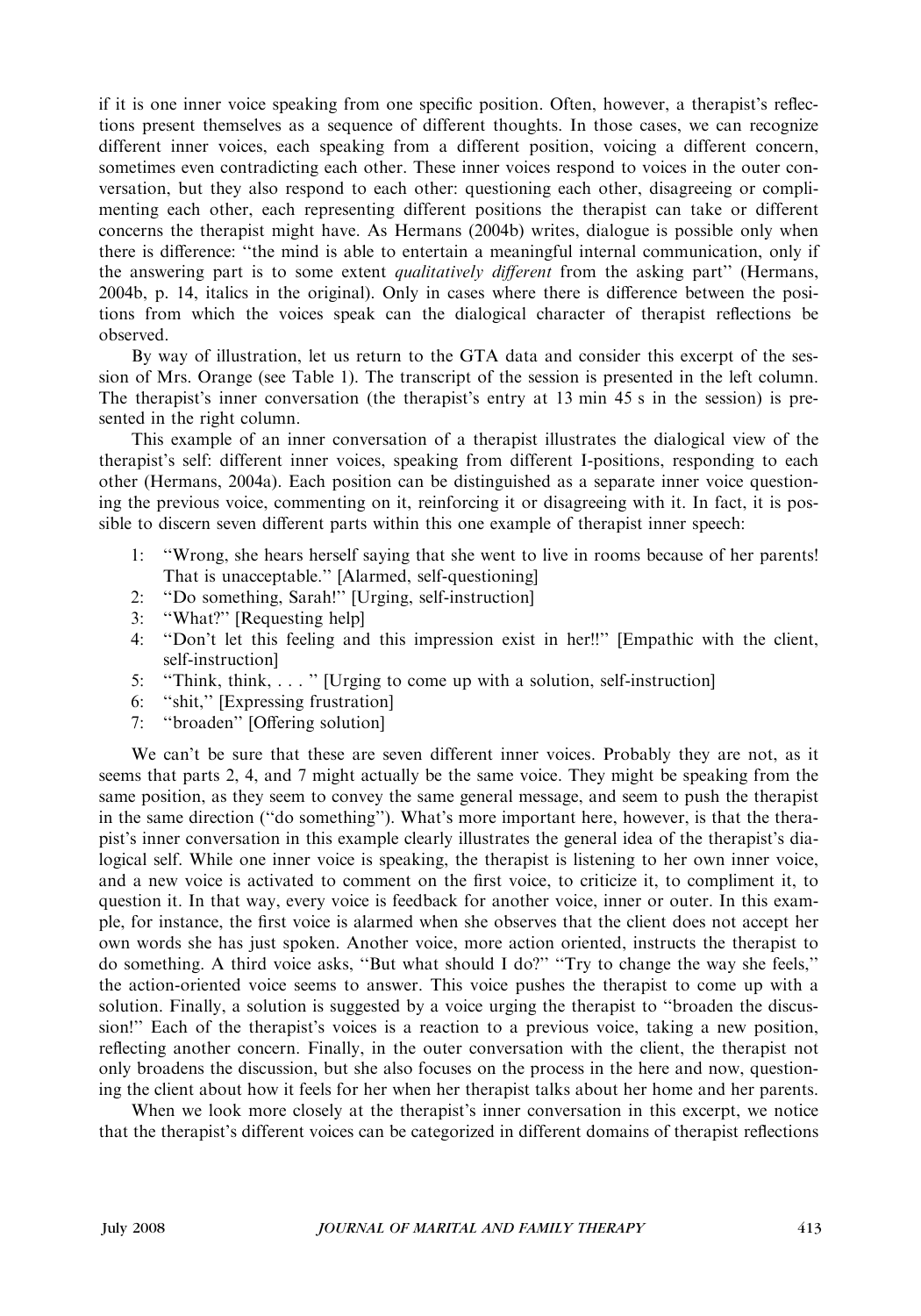Table 1 Example of a Productive Therapist Inner Dialogue: Session Transcript and Therapist **Reflections** 

| Outer conversation                                                                                                                                                                                                                                                                                                                                                                                                                                                                                                                                                                                                                                                                                                                                                                                                                                                                             | Inner conversation                                                                                                                                                                                                                                                        |
|------------------------------------------------------------------------------------------------------------------------------------------------------------------------------------------------------------------------------------------------------------------------------------------------------------------------------------------------------------------------------------------------------------------------------------------------------------------------------------------------------------------------------------------------------------------------------------------------------------------------------------------------------------------------------------------------------------------------------------------------------------------------------------------------------------------------------------------------------------------------------------------------|---------------------------------------------------------------------------------------------------------------------------------------------------------------------------------------------------------------------------------------------------------------------------|
| <i>Therapist</i> : Going to the college city, living in a<br>student's apartment, was it<br>Client: It was not easy.<br>Therapist: Not easy?<br>Client: No, it was really difficult.<br>Therapist: Did you choose your apartment yourself?<br>Or did you do it together with your parents?<br><i>Client</i> : Together with my parents [] I have<br>hesitated a lot about going to live in $[]$ but I<br>thought it was better I could be more on my own.<br>Therapist: That's what made you decide to live in a<br>student's apartment, instead of staying at home?<br><i>Client</i> : It is so strange, it is as if we are implying that<br>it is bad at home, I don't want to give the impression<br>that, well yes, it sometimes is difficult (13.45) and yes,<br>when I say I went to live in a student's apartment<br>because at home is a hell, and that it is an escape, and<br>so on. | (13.45)<br>Wrong, she hears herself saying<br>that she went to live in rooms<br>because of her parents! That is<br>unacceptable. Do something, Sar-<br>ah! <sup>a</sup> What? Don't let this feeling<br>and this impression exist in her!!<br>Think, think, shit, broaden |
| There are also practical reasons to live in a student's<br>apartment, because of the train, and so on<br><i>Therapist</i> : If you would get the impression that I<br>consider it an escape or something, I have to tell you I<br>don't see it like that I wouldn't want you to have<br>that impression $\dots$ [ $\dots$ ] Can I ask you something?<br>Client: Yes.<br>Therapist: When I talk about your home, or when I<br>talk about your parents, is that difficult for you?<br>Client: Hoh, no, euh, maybe that is why I come in<br>therapy $\ldots$ .                                                                                                                                                                                                                                                                                                                                    |                                                                                                                                                                                                                                                                           |
| <sup>a</sup> This is a pseudonym.                                                                                                                                                                                                                                                                                                                                                                                                                                                                                                                                                                                                                                                                                                                                                                                                                                                              |                                                                                                                                                                                                                                                                           |

(see the appendix) as they were constructed in our GTA study (Rober et al., 2008). These are the different voices in our example and the domains in which they can be categorized:

- Wrong, she hears herself saying that she went to live in rooms because of her parents! That is unacceptable (domain 1 and more implicitly domain 2)
- Do something, Sarah! *(domain 3)*
- What?  $(domain 4)$
- Don't let this feeling and this impression exist in her!! *(domain 4)*
- Think, think,  $\ldots$  (domain 3)
- shit (domain 3)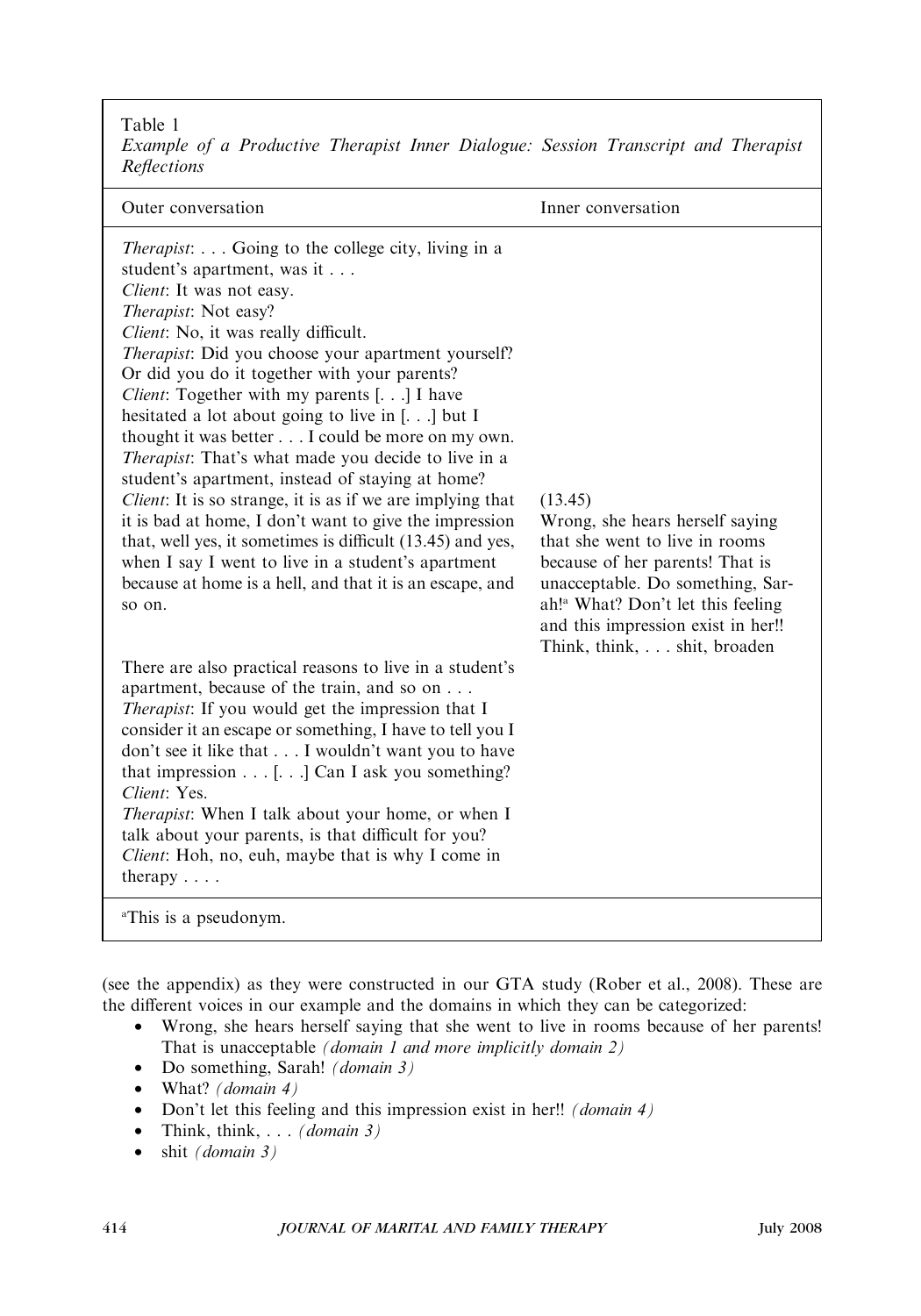• broaden *(domain 4)* 

This illustrates that in the therapist's inner conversations, there are movements back and forth between voices attending to the client's process (domain 1), voices processing the client's story (domain 2), voices dealing with his or her own experience (domain 3), and voices focusing on the therapeutic process (domain 4). Viewed in this perspective, each of the four domains seems to represent a different concern of the therapist in his or her work with the client (see Table 2).

The voices expressing the therapist's different concerns respond to each other: questioning, disagreeing, and complementing each other's utterances. The therapist's inner conversation, then, can be considered a field of tension between different concerns, in which the dialogical situation (the client's story as well as the current dialogue with the therapist) is assessed (domains 1, 2, 3) and, through the interaction between the inner voices, a gradual move is made towards therapeutic action (domain 4). The therapist's mission, then, is to find ways to deal with the tension in this inner dialogical space with its four main I-positions, in such a way as to be helpful for the client. Ideally, there should be a fluent dialogue between the different positions. Not one of these positions should be dominant, and there should be room for all voices. The tension between the different positions, then, is an opportunity to enhance the creativity and resourcefulness of the therapist.

| Concern                                               |                                                                                                                                                                                                                                                                                                      |
|-------------------------------------------------------|------------------------------------------------------------------------------------------------------------------------------------------------------------------------------------------------------------------------------------------------------------------------------------------------------|
| Name of the domain<br>(see the appendix)              | Therapist's concern                                                                                                                                                                                                                                                                                  |
| 1.<br>Attending to client process                     | "Where is the client in the dialogue?"<br>The therapist reflects on the personal process of the<br>client in the here and now of the session, trying to<br>understand the client's expectations and making process<br>observations.                                                                  |
| 2.<br>Processing the client's story                   | "What is the client telling me?"<br>The therapist tries to make sense of the client's story by<br>means of hypotheses about the client's person, life, and<br>relationships. Furthermore, the therapist assesses the<br>client in his or her stories, evaluating severity and<br>noticing resources. |
| 3.<br>Focusing on the therapist's<br>own experiencing | "Where am I in the dialogue?"<br>The therapist is aware of his or her own experiences in<br>the session. Furthermore, he or she manages his or her<br>thinking process, and instructs himself or herself on<br>what to do.                                                                           |
| 4.<br>Managing the therapeutic<br>process             | "How can I help the client in his or her process?"<br>The therapist reflects on potential therapeutic actions<br>and plans them. The therapist optimizes the therapeutic<br>space to make room for the client's story, and assists the<br>client in the telling of his or her story.                 |

The Four Domains of Therapist In-session Experience as Centers of Therapeutic Concern

Table 2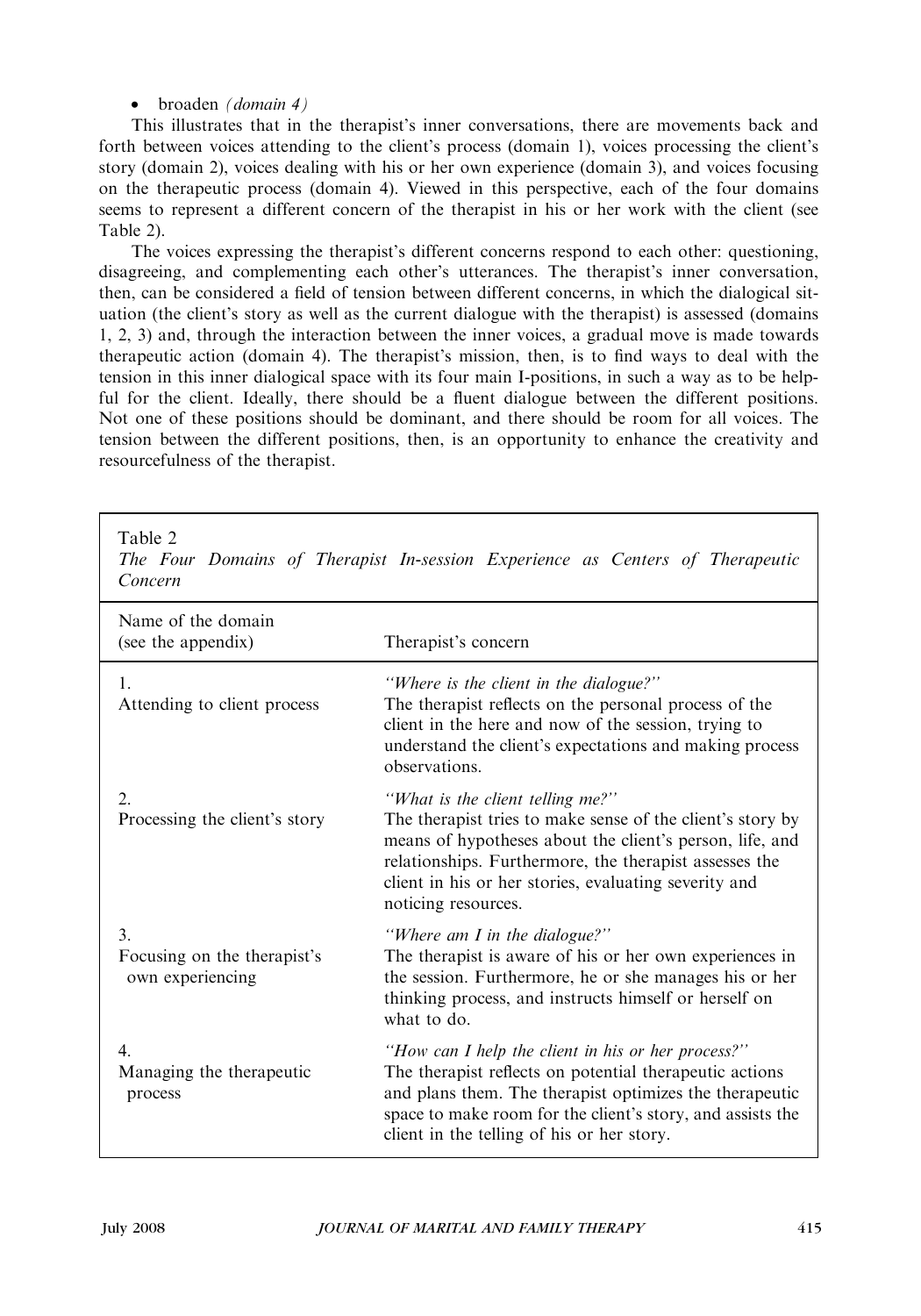However, this is often not evident. Therapists sometimes get stuck in this tension. Then they experience an impasse, feeling disempowered in their therapeutic role (Flaskas, 2005). Let us give one example to illustrate this. From our experience as supervisors, we learned that therapists can sometimes feel paralyzed when they experience strong emotions during the session with the client. A therapist we will call Judy, for instance, found herself feeling very angry towards her client. What bothered her most was that she could not listen empathically to the client's story any longer: everything the client said seemed to add to her anger. She felt powerless, and didn't know how to be helpful to the client. She told her supervisor: ''Therapists should understand, they should not be angry towards their clients.'' Judy had not been able to find a way out of this impasse, and in supervision it became clear that she was so impressed by the destructive potential of her anger towards the client that she felt paralyzed and had not allowed herself to reflect on ways the anger might be constructively used for the benefit of the therapeutic process. Judy felt stuck, and so it became the supervisor's task to find ways to help her make room for this inner voice, and to consider possible ways to use this voice in a nondestructive way in the therapeutic process (domain 4).

Similarly, in our data here we find instances illustrating that dealing with their own experiences (for instance, strong emotions) is not always easy for therapists. In the next example (see Table 3), the therapist (referred to as Mrs. White) searches for a way to deal with her nervousness at the start of the session. Again, in the left column is the transcript of the session, and in the right column are the therapist's reflections (in this case, at 45 s in the session).

This is the beginning of the session. Both the client and the therapist seem to be hesitant to start the conversation. The therapist's inner conversation in this example illustrates how the

| r avit <i>J</i><br>Example of a Therapist Inner Dialogue: Session Transcript and Therapist Reflections                                                                                                                                                                                                                                                                                                                                                                                                                                                                                                                                                                         |                                                                                                                                                                                                                                                                                                                                                                                |  |
|--------------------------------------------------------------------------------------------------------------------------------------------------------------------------------------------------------------------------------------------------------------------------------------------------------------------------------------------------------------------------------------------------------------------------------------------------------------------------------------------------------------------------------------------------------------------------------------------------------------------------------------------------------------------------------|--------------------------------------------------------------------------------------------------------------------------------------------------------------------------------------------------------------------------------------------------------------------------------------------------------------------------------------------------------------------------------|--|
| Outer conversation                                                                                                                                                                                                                                                                                                                                                                                                                                                                                                                                                                                                                                                             | Inner conversation                                                                                                                                                                                                                                                                                                                                                             |  |
| <i>Therapist</i> : [] Well, good afternoon. Is it the first<br>time you have come to this therapy center?<br>Client: Hmmm.<br><i>Therapist</i> : Hmmm, yes, I don't know if you have an<br>idea about where you are or how a therapy center<br>works?<br><i>Client</i> : Na, no, not really. It is just the doctor who<br>gave me this address and telephone number. The lady<br>just said that I had to come here at this time and for<br>the rest $\ldots$<br><i>Therapist</i> : Oh, yes, OK. (00.45)<br>Maybe I will briefly explain about this center and<br>how it works and, euh, maybe if you also euh,<br>you can pose me the question you have<br>Client: Ah yes, OK. | (00.45)<br>I feel tense. I think it is important<br>to make a good start and especially<br>that the client feels at ease with me<br>as much as possible, so she can tell<br>her story. I will try to find some-<br>thing to hold on to in my usual way<br>of starting off with clients<br>(explaining something about a<br>therapeutic center and how things<br>will proceed). |  |

Table 3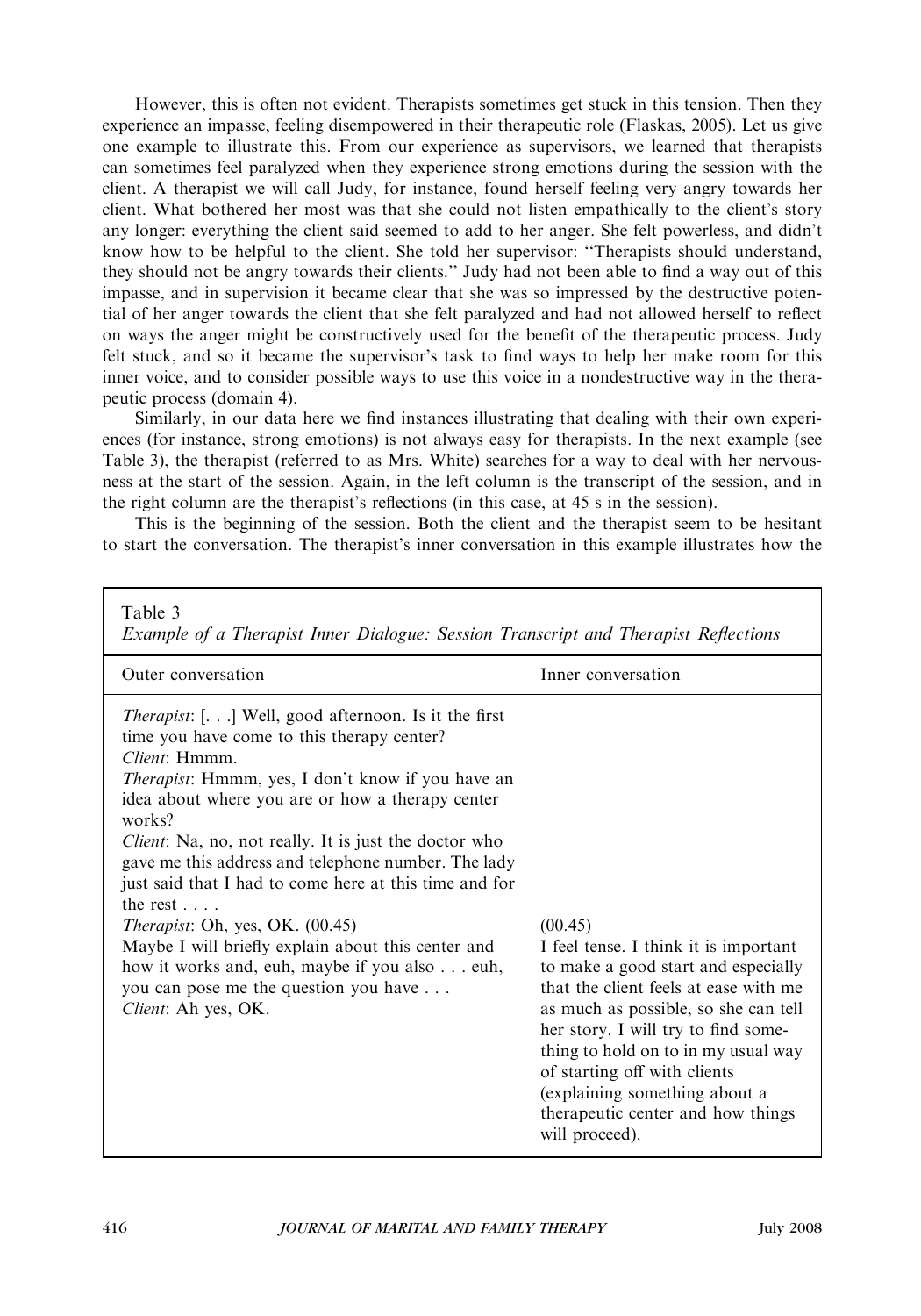therapist tries to master her own nervousness and be useful to the client's process. We will now analyze this excerpt, referring to the general model we described above in Figure 1. As noted earlier, the four domains in our descriptive model are operationalized as an organization of different I-positions of the therapist, from which her inner voices speak (Hermans, 2004a). The therapist notices that she feels tense (domain 3—Focusing on the therapist's own experience). She wants to make a good start (domain 4—Focusing on the therapeutic process), and she wants to put the client at ease so she can tell her story (domain 4—Focusing on the therapeutic process). The therapist decides to start the conversation in the way she is used to, in the hope that that might help her to be less tense (domain 3—Focusing on the therapist's own experience). The therapist's main concern seems to be to find a way to make room for the client's story (see also Rober et al., 2008). She wants to make sure that her own nervousness does not jeopardize this mission. So she moves from a position of experiencing her own nervousness (domain 3) to the position of how to manage the therapeutic encounter (domain 4) and back again to a position of dealing with this nervousness (domain 3) in such a way that the client's room to talk is safeguarded.

This example illustrates that in the therapist's inner conversation each position can be distinguished as a separate inner voice speaking, dealing with a different concern. Moreover, this example also illustrates that the therapist's inner conversation reflects the therapist's attempts to master her nervousness, in order to be helpful to her client: struggling with making sense of what happens in the session (domain 1), with what the client recounts (domain 2), and with what she experiences herself (domain 3), all the while asking herself what to do next in order to be useful in the client's therapeutic process (domain 4). So although the dialogical self is decentered and comprises a multiplicity of inner voices, it is not fragmented or chaotic. Rather, it has some coherence and some organization, in such a way that it fits in with its social and cultural context (roles, expectations, norms, etc.) in which the therapist functions (Hermans, 2004b). When in this study we focus on the therapist's inner conversation, the social context in which the therapist's dialogical self takes shape refers in the first place to the therapist in his or her role as therapist, and to the social expectation that he or she is helpful to the client in distress. Indeed, as Moghaddam (1999) writes, positioning cannot be considered in isolation of the social and cultural context. It always takes place in a context of a specific moral order in which the voices are active: ''societal and cultural norms are reflected in the internal dialogue and, by implication, in the relative dominance of the conflicting or alternative voices'' (Hermans, 2004b, p. 17). In our study, the context in which the therapist's inner voices emerge is a context of psychotherapy in which the therapist is expected to be helpful to the client in distress. This is explicitly reflected in the importance of position 4 in the therapist's inner conversation. In position 4, the main concern of the therapist's inner voices seems to be "What will I do in order to help the client?" This means that voices of position 4 are action oriented ("What will I do in order to help the client?"), future oriented (cfr. the future tense of "What will I do in order to help the client?"), oriented to the therapist's own agency ("What will I do in order to help the client?"), and client oriented ("What will I do in order to help the client?"). Indeed, position 4 implies the empathic extension of the therapist's self to the client as the therapist weighs the potential effect of his or her questions and interventions on the client's process.

### **CONCLUSION**

Based on our GTA study of therapist reflections (for a more detailed discussion of the method and general findings of this study, see Rober et al., 2008), in this article, we have proposed a dialogical model of the therapist's inner conversation. Previous writers, such as Hermans (2004a, 2004b) and Stiles (1997, 1999), have emphasized client multiplicity; we have tried to extend this perspective to the therapist. We have portrayed the therapist's self as a dynamic multiplicity of inner positions embodied as voices, having dialogical relationships in terms of questions and answers, agreement and disagreement, and so on (Hermans, 2004a).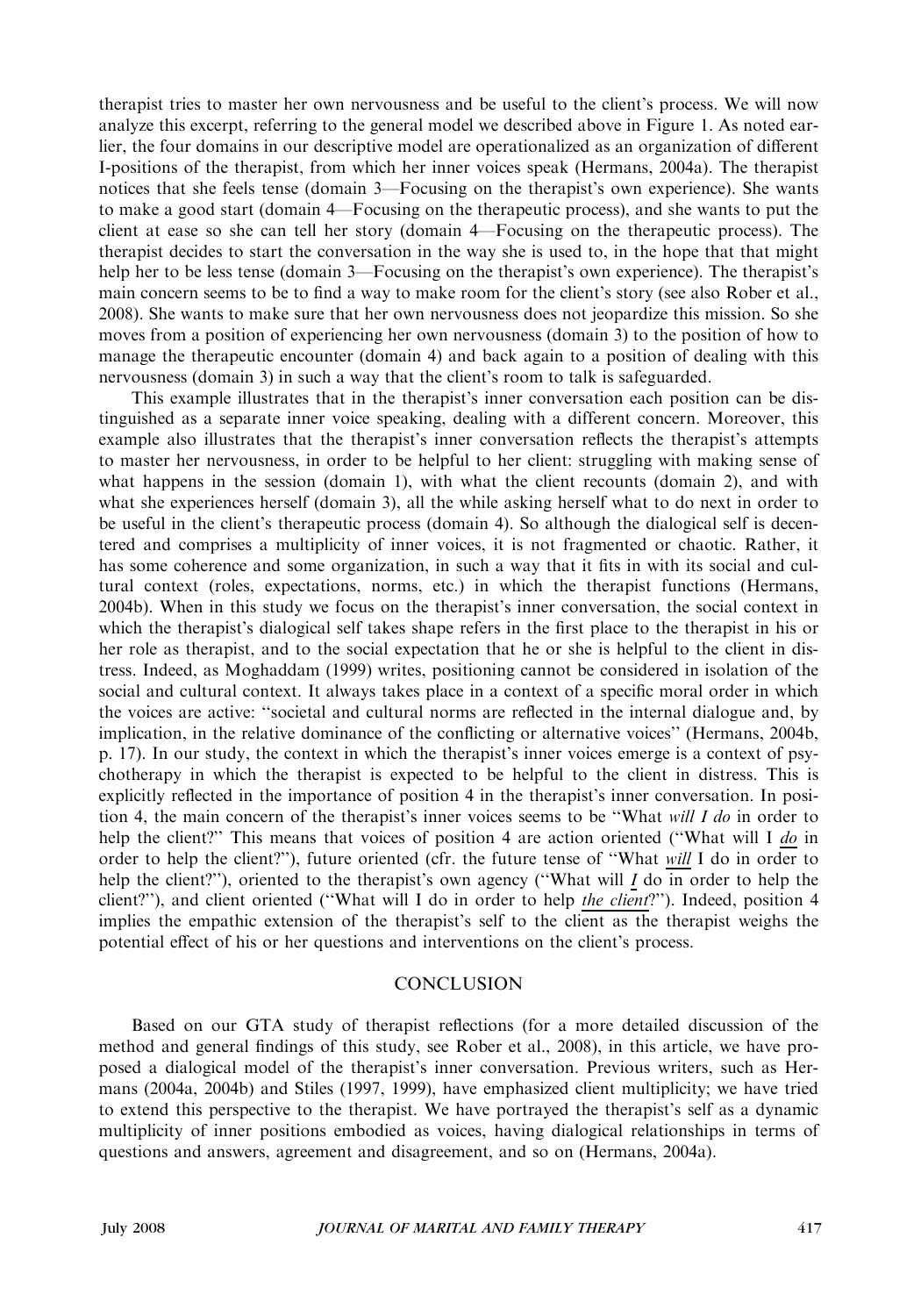In comparison with our earlier writing (Rober, 1999), this article represents a move forward in two major respects: the first move has to do with our use of the term ''position'' to characterize differences between inner voices. ''Positioning'' is a dynamic metaphor that offers us the possibility to highlight the differentiation of inner voices, localizing them in time and space, not as things or parts but instead as vantage points, implying that the world is always seen from a particular vantage point, and not from another. The concept of ''positioning'' helps us better describe the dynamics of the dialogical self, where one voice comes into being in dialogue with another voice. It also helps us to describe the therapist's inner conversation, enriching our thinking about the complexities of therapeutic relationships.

Secondly, we moved from a relatively simple model of the therapist's inner conversation as a dialectical process with two main positions from which inner voices can speak (the experiencing self and the professional self) to a more complex model with four positions. In this new model, each of the four positions represents a concern of the therapist: attending to the client's process, processing the client's story, focusing on the therapist's own experience, and managing the therapeutic process. The model highlights the importance of the dialogue with the client for the therapeutic process, as the therapist's first concern is with tuning in to the client and with the dialogical creation of a space to talk in which the client can tell his or her story.

### Limitations of This Research

The data produced by the study are extraordinarily rich and complex. The analysis we report here is very general and merely scratches the surface: it describes in broad strokes the therapist's inner conversation as it is reflected in the data. More research is needed to focus on particular aspects of the therapist's inner conversation, particularly in terms of the specific processes in the therapist's inner conversation in family therapy, in comparison with individual therapy. More research is also needed to examine closely some of the topics we discussed in previous publications from a clinical perspective (Rober, 1999, 2002, 2004, 2005). In particular, since we have attached so much importance to the reflecting aspect of not knowing in previous publications (Rober, 2005), it is important to try to articulate as accurately as possible what this process of reflecting is exactly, when therapists reflect, and how they accomplish it.

This research also has a number of important methodological limitations. Obviously, the central methodological limitation to this study is the use of a role-played client. Because the client played a role, we did not focus on the client's experiences of the sessions at all. Another major methodological limitation involves the small number of participants, and perhaps even more importantly, the lack of diversity of the therapeutic setting. Indeed, as family therapists, we feel that there is a need for a replication of this study with couples or families, instead of with individual clients. A third significant methodological limitation lies in the procedure of the tape-assisted recall, which cannot be considered a perfect recording of a therapist's reflections. When therapists put their reflections into the computer there is a selection. It is well known in narrative psychology that people aim at some level of coherence in their self stories, and that this can make them selective in their relating of personal experiences (e.g., Baerger and McAdams, 1999; Carr, 1986; Fiese, 2002). It seems that this also played a role in our research. What we have really studied is not the therapists' inner conversations, but the therapists' inner conversations that the participating therapists were willing to talk about in the given context.

### Perspectives

In many respects, this new model offers us potentially rich perspectives for the future. In terms of training and supervision, we already hinted in this article at some of the implications of our model. While these implications will be discussed in more detail in publications to come, in general, we can say that our model proposes that psychotherapy training, among other things, should also be aimed at helping therapists to deal with the tension that exists between the four main I-positions of the therapist. In the supervision of therapists at stuck points, our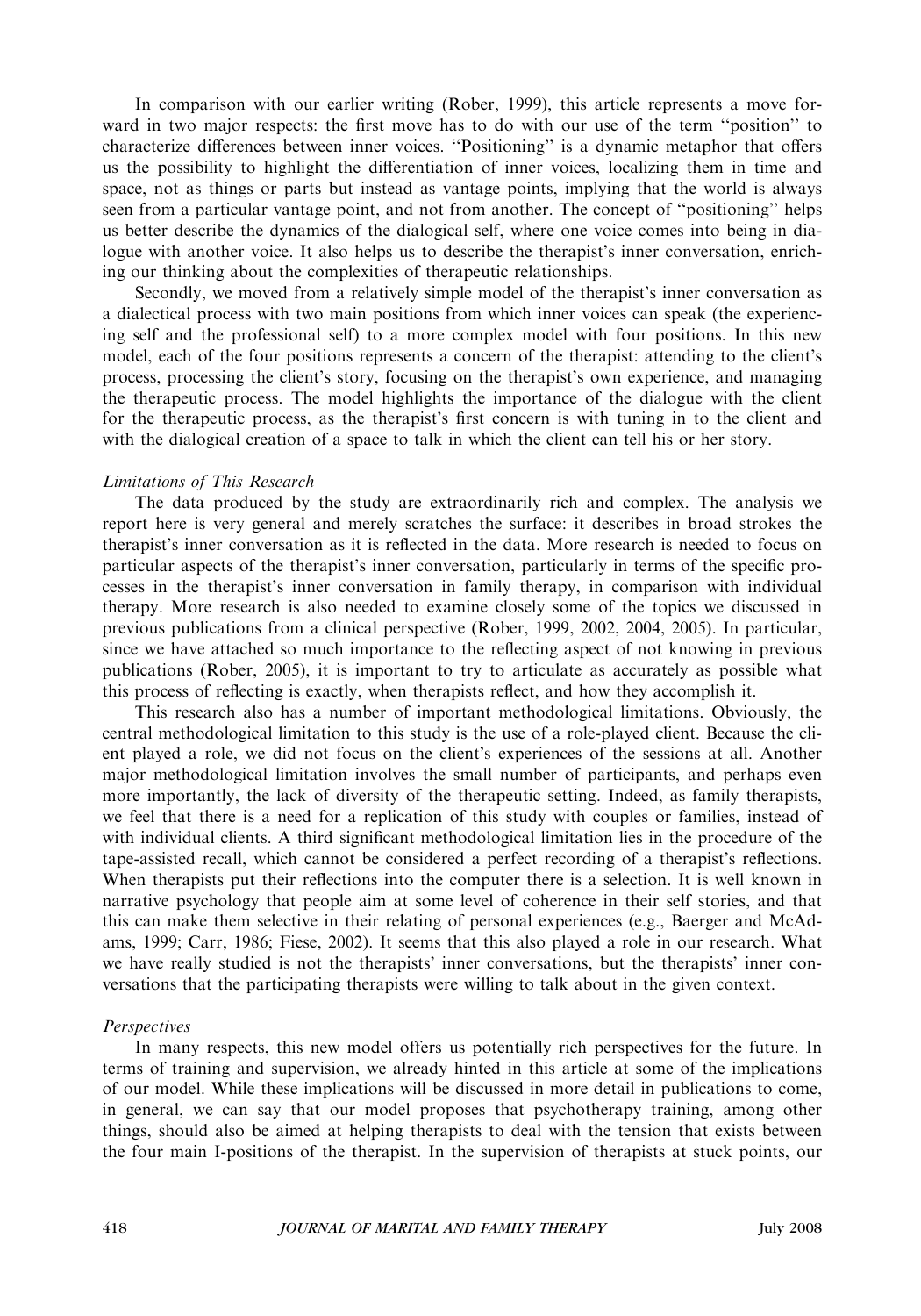study suggests that the central question is in which way the tension between the main I-positions in the therapist's inner conversation can be used to promote the dialogue with the clients and, ultimately, the therapeutic process of these clients. In terms of research, a potentially highly productive line for further investigation may be to look at therapist dialogue at stuck points in order to identify the differences between productive and unproductive therapist inner dialogue. Identifying key places where therapists become stuck and useful strategies for extricating themselves from such stuck places could turn out to be quite helpful for both experienced and inexperienced therapists and their supervisors.

### REFERENCES

- Andersen, T. (1995). Reflecting processes: Acts of forming and informing. In S. Friedman (Ed.), The reflecting team in action (pp. 11-37). New York: Guilford.
- Anderson, H. (1997). Conversation, language and possibilities: A postmodern approach to therapy. New York: Basic Books.
- Anderson, H., & Goolishian, H. (1988). Human systems as linguistic systems. Family Process, 27, 371–393.
- Baerger, D., & McAdams, D. P. (1999). Life story coherence and its relation to psychological well-being. Narrative Inquiry, 9, 69–86.
- Bakhtin, M. (1981). The dialogic imagination. Austin, TX: University of Texas Press.
- Bakhtin, M. (1984). Problems of Dostoevsky's poetics. Minneapolis: University of Minnesota Press.
- Bohart, A. C., & Tallman, K. (1998). The person as active agent in experiential therapy. In L. S. Greenberg, J. C. Watson, & G. Lietaer (Eds.), Handbook of experiential psychotherapy (pp. 178–200). New York: Guilford Press.
- Burck, C. (2005). Comparing qualitative research methodologies for systemic research. Journal of Family Therapy, 27, 237–262.
- Carr, D. (1986). Time, narrative and history. Bloomington: Indiana University Press.
- Charmaz, K. (1995). Grounded theory. In J. A. Smith, R. Harré, & L. van Langenhove (Eds.), Rethinking methods in psychology (pp. 27–49). London: Sage.
- Charmaz, K. (2006). Constructing grounded theory: A practical guide through qualitative analysis. London: Sage.
- Davies, B., & Harré, R. (1990). Positioning: The discursive production of selves. Journal for the Theory of Social Behaviour, 20, 43–63. Retrieved January 4, 2006, from http://www.massey.ac.nz/~alock/position/position.htm.
- Duncan, B. L., & Miller, S. D. (2000). The heroic client: Doing client-directed, outcome-informed therapy. New York: John Wiley.
- Elliott, R. (1986). Interpersonal process recall (IPR) as a psychotherapy process research method. In L. S. Greenberg & W. M. Pinsof (Eds.), The psychotherapeutic process: A research handbook (pp. 503-527). New York: Guilford Press.
- Fiese, B. (Ed.). (2002). The stories that families tell: Narrative coherence, narrative interaction and relationship belief (Monographs of the Society for Research in Child Development). New York: Blackwell.
- Flaskas, C. (2005). Sticky situations, therapy mess: On impasse and the therapist's position. In C. Flaskas, B. Mason, & A. Perlesz (Eds.), The space between: Experience, context, and process in the therapeutic relationship (pp. 111–125). London: Karnac.
- Gale, J. E., Odell, M., & Nagireddy, C. S. (1995). Marital therapy and self-reflexive research: Research and/or intervention. In G. H. Morris & R. J. Chenail (Eds.), The talk of the clinic: Explorations in the analysis of medical and therapeutic discourse (pp. 105–129). Hillsdale, NJ: Lawrence Erlbaum.
- Glaser, B. J., & Strauss, A. (1967). The discovery of grounded theory. Chicago: Aldine.
- Hermans, H. J. M. (2004a). The innovation of self-narratives: A dialogical approach. In L. E. Angus & J. MacLeod (Eds.), The handbook of narrative and psychotherapy (pp. 175–191). London: Sage.
- Hermans, H. J. M. (2004b). The dialogical self: Between exchange and power. In H. J. M. Hermans & G. Dimaggio (Eds.), The dialogical self in psychotherapy (pp. 13–28). New York: Brunner⁄ Routledge.
- Hill, C. E., Thompson, B. J., & Nutt-Williams, E. (1997). A guide to conducting consensual qualitative research. Counseling Psychologist, 25, 517–572.
- James, W. (1890). The principles of psychology (vol. 1). London: MacMillan.
- Kagan, N. (1975). Interpersonal process recall: A method of influencing human interaction. Houston, TX: Educational Psychology Department, University of Houston-University Park.
- McLeod, J. (2001). Qualitative research in counseling and psychotherapy. London: Sage.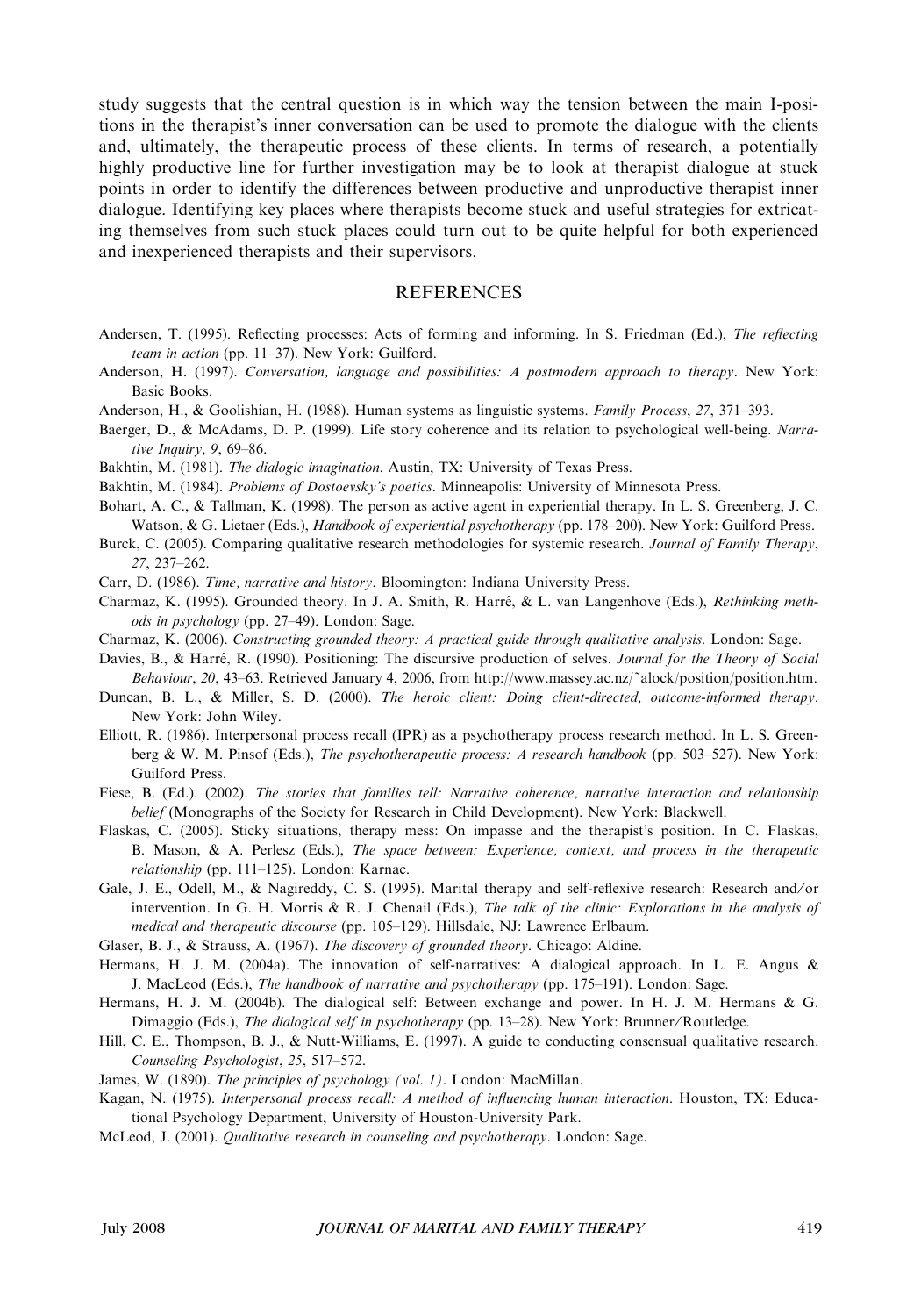- Moghaddam, F. M. (1999). Reflective positioning: Culture and private discourse. In R. Harré & L. van Langenhove (Eds.), Positioning theory: Moral contexts of intentional action (pp. 74–86). Oxford: Blackwell.
- Morson, G. L., & Emerson, C. (1990). Mikhail Bakhtin: Creation of a prosaics. Stanford, CA: Stanford University Press.
- Rennie, D. L. (1990). Toward a representation of the client's experience of the psychotherapy hour. In G. Lietaer, J. Rombauts, & R. Van Balen (Eds.), Client-centered and experiential therapy in the nineties (pp. 155–172). Leuven: Leuven University Press.
- Rennie, D. L. (1992). Qualitative analysis of the client's experience of psychotherapy: The unfolding of reflexivity. In S. G. Toukmanian & D. L. Rennie (Eds.), Psychotherapy process research: Paradigmatic and narrative approaches (pp. 211–233). London: Sage.
- Rennie, D. L. (1994). Storytelling psychotherapy: The client's subjective experience. Psychotherapy, 31, 234–243.
- Rober, P. (1999). The therapist's inner conversation: Some ideas about the self of the therapist, therapeutic impasse and the process of reflection. Family Process, 38, 209–228.
- Rober, P. (2002). Constructive hypothesizing, dialogic understanding and the therapist's inner conversation: Some ideas about knowing and not knowing in the family therapy session. Journal of Marital and Family Therapy, 28, 467–478.
- Rober, P. (2004). The client's nonverbal utterances, creative understanding & the therapist's inner conversation. In T. Strong & D. Paré (Eds.), Furthering talk: Advances in the discursive therapies (pp. 109–123). New York: Kluwer⁄ Plenum.
- Rober, P. (2005). The therapist's self in dialogical family therapy: Some ideas about not-knowing and the therapist's inner conversation. Family Process, 44, 477–495.
- Rober, P., Van Eesbeek, D., & Elliott, R. (2006). Talking about violence: A micro-analysis of narrative processes in a family therapy session. Journal of Marital and Family Therapy, 32, 313–328.
- Rober, P., Elliott, R., Buysse, A., Loots, G., & De Corte, K. (2008). What's on the therapist's mind? A grounded theory analysis of family therapist reflections during individual therapy sessions. Psychotherapy Research, 18, 48–57.
- Seikkula, J. (2002). Open dialogues with good and poor outcomes for psychotic crises: Examples from families with violence. Journal of Marital and Family Therapy, 28, 263-274.
- Seikkula, J., & Olson, M. E. (2003). The open dialogue approach to acute psychosis: Its poetics and micropolitics. Family Process, 42, 403–418.
- Stiles, W. B. (1997). Multiple voices in psychotherapy clients. Journal of Psychotherapy Integration, 7, 177–180.
- Stiles, W. B. (1999). Signs and voices in psychotherapy. Psychotherapy Research, 9, 1–21.
- Strauss, A., & Corbin, J. (1994). Grounded theory methodology: An overview. In N. K. Denzin & Y. S. Lincoln (Eds.), Handbook of qualitative research (pp. 273-285). London: Sage.
- Strauss, A., & Corbin, J. (1998). Basics of qualitative research: Techniques and procedures for developing grounded theory (2nd ed.). London: Sage.
- Williams, E. N., Polster, D., Grizzard, B., Rockenbaugh, J., & Judge, A. B. (2003). What happens when therapists feel bored or anxious: A qualitative study of distracting self-awareness and therapists' management strategies. Journal of Contemporary Psychotherapy, 33, 5–18.

### APPENDIX

# THE CODE SYSTEM: SUMMARY OF THE MAIN CATEGORIES

- 1. Attending to client process
	- 1.1. Reflecting on the personal process of the client
		- 1.1.1. monitoring the client's reflecting
		- 1.1.2. evaluating the client's reaction to the therapist
		- 1.1.3. feeling/sensing the experiencing of the client
		- 1.1.4. assessing the evolution of the client
		- 1.1.5. monitoring the client's storytelling